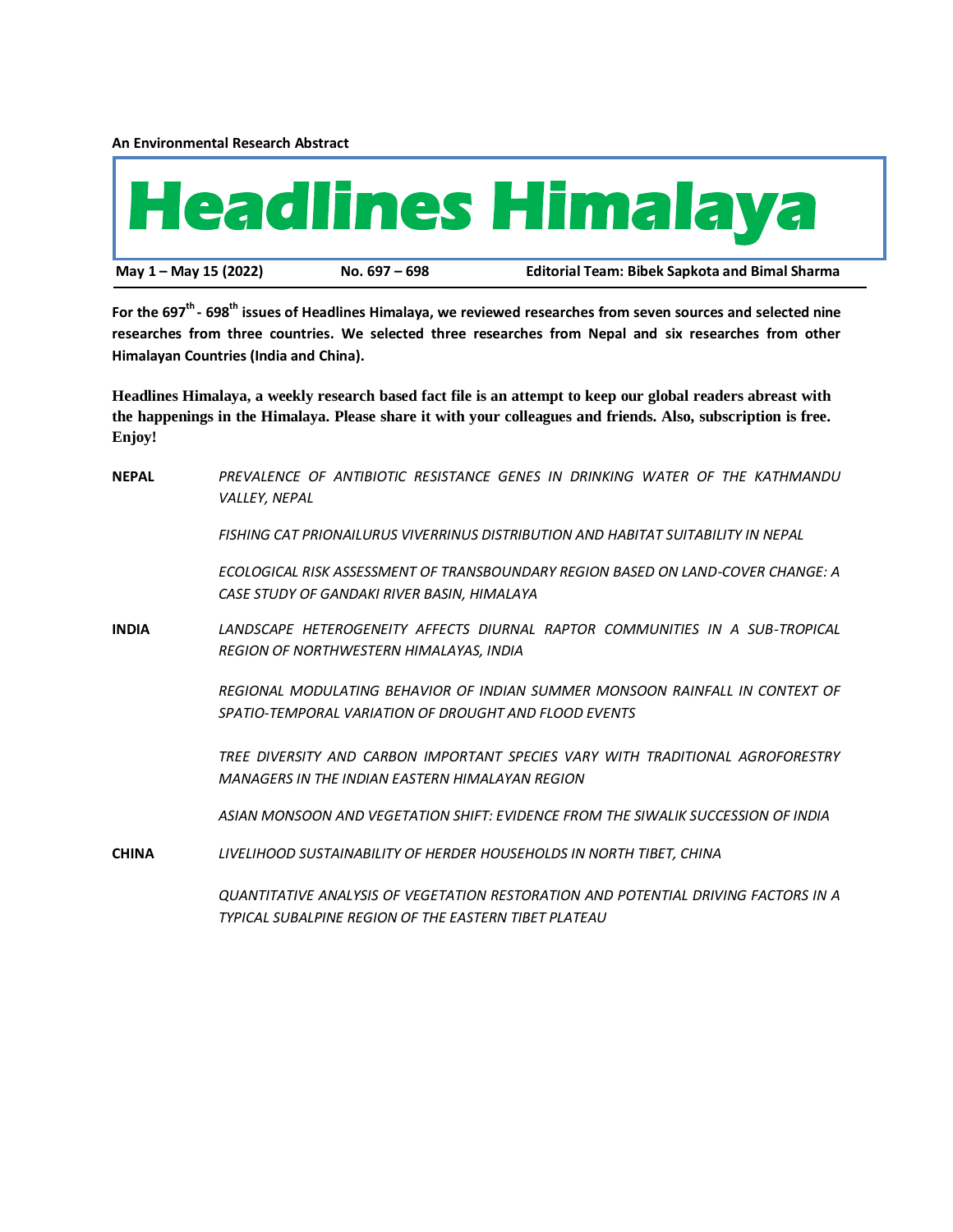# Nepal-Himalaya

## **PREVALENCE OF ANTIBIOTIC RESISTANCE GENES IN DRINKING WATER OF THE KATHMANDU VALLEY, NEPAL**

Ocean Thakali, Bikash Malla, Sunayana Raya, Niva Sthapit, Samendra P. Sherchan, Takashi Furukawa, Kazunari Sei, Jeevan B. Sherchand, and Eiji Haramoto

### *[Environmental Challenges](https://www.sciencedirect.com/journal/environmental-challenges)* 7: 100527

In resource-limited settings, fecal indicator bacterial analysis is the only microbiological water quality test performed, and emerging contaminants, such as antibiotic resistance genes (ARGs), are often neglected. To address this knowledge gap, water samples were collected from shallow wells (*n* = 24), deep wells (*n* = 16), stone spouts (*n* = 14), springs (*n* = 8), tanker filling stations (TFS; *n* = 12), water tankers (*n* = 12), and drinking water treatment plants (DWTPs; *n* = 6 each of raw and treated water) of the Kathmandu Valley, Nepal, between December 2015 and August 2016 to investigate the presence of five ARGs (*bla*<sub>NDM-1</sub>, *bla<sub>CTX</sub>*-<sub>M</sub>, *tetB, qnrS*, and *sul1*) and class one integrase gene (*intI1*). All ARGs were detected in water samples from shallow wells and stone spouts, whereas *bla*<sub>NDM-1</sub> and *bla*<sub>CTX−M</sub> were not detected in deep wells and springs. *tetB* and *intI1* were detected at a greater number of water tanker samples than TFS, indicating that water tankers were not disinfected regularly. Only *sul1* and *intI1* were detected in treated water of DWTPs. Persistence of *intI1* throughout the water treatment process and significantly strong correlation (ρ > 0.5, *p* < 0.05) with the majority of ARGs included in our study suggested the suitability of *intI1* to assess the contamination and fate of ARGs in drinking water of the valley. Low free chlorine levels in treated water before pipeline distribution urge water quality managers to evaluate tap water for pathogens and ARGs. Further studies are recommended on emerging contaminants, such as antibiotics, in drinking water sources that are not routinely assessed but can provide selective pressure for the spread of antibiotic resistance in the environment.

For further reading: <https://doi.org/10.1016/j.envc.2022.100527>

### **FISHING CAT** *PRIONAILURUS VIVERRINUS* **DISTRIBUTION AND HABITAT SUITABILITY IN NEPAL**

Rama [Mishra,](https://onlinelibrary.wiley.com/action/doSearch?ContribAuthorRaw=Mishra%2C+Rama) Hans H. de [Iongh,](https://onlinelibrary.wiley.com/action/doSearch?ContribAuthorRaw=de+Iongh%2C+Hans+H) [Hewig](https://onlinelibrary.wiley.com/action/doSearch?ContribAuthorRaw=Leirs%2C+Hewig) Leirs, Babu Ram [Lamichhane,](https://onlinelibrary.wiley.com/action/doSearch?ContribAuthorRaw=Lamichhane%2C+Babu+Ram) Naresh [Subedi,](https://onlinelibrary.wiley.com/action/doSearch?ContribAuthorRaw=Subedi%2C+Naresh) and Shekhar S. [Kolipaka](https://onlinelibrary.wiley.com/action/doSearch?ContribAuthorRaw=Kolipaka%2C+Shekhar+S)

### *Ecology and Evolution* 12: e8857

The fishing cat *Prionailurus viverrinus* is a wetland specialist species endemic to South and Southeast Asia. Nepal represents the northern limit of its biogeographic range, but comprehensive information on fishing cat distribution in Nepal is lacking. To assess their distribution, we compiled fishing cat occurrence records (*n* = 154) from Nepal, available in published literature and unpublished data (2009–2020). Bioclimatic and environmental variables associated with their occurrence were used to predict the fishing cat habitat suitability using MaxEnt modeling. Fishing cat habitat suitability was associated with elevation (152–302 m), precipitation of the warmest quarter, i.e., April–June (668–1014 mm), precipitation of the driest month (4–7 mm), and land cover (forest/grassland and wetland). The model predicted an area of 4.4% (6679 km<sup>2</sup>) of Nepal as potential habitat for the fishing cat. About two-thirds of the predicted potentially suitable habitat lies outside protected areas; however, a large part of the highly suitable habitat (67%) falls within protected areas. The predicted habitat suitability map serves as a reference for future investigation into fishing cat distribution as well as formulating and implementing effective conservation programs in Nepal. Fishing cat conservation initiatives should include habitats inside and outside the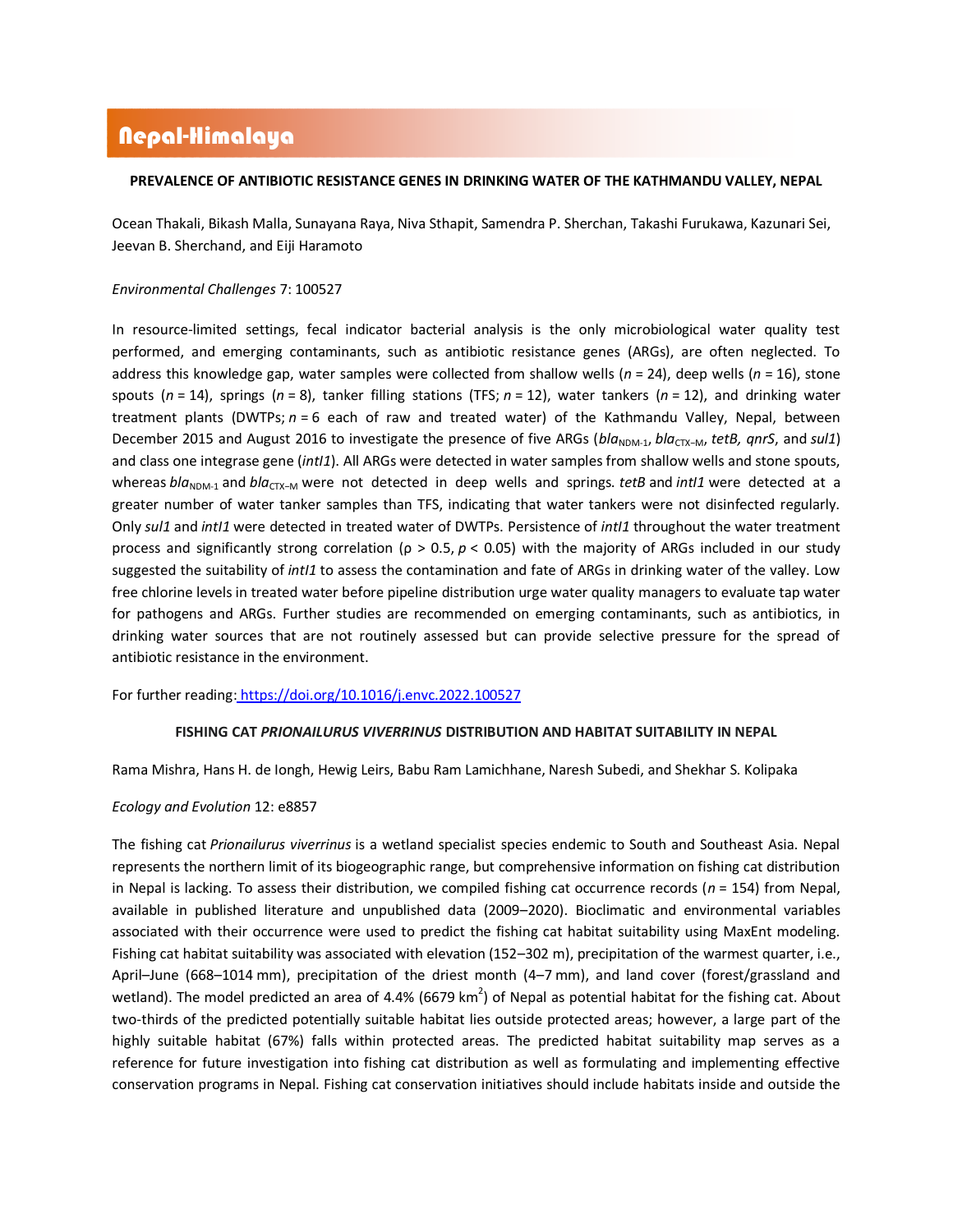protected areas to ensure long-term survival. We recommend conservation of wetland sites, surveys of fishing cats in the identified potential habitats, and studying their genetic connectivity and population status.

For further reading[: https://doi.org/10.1002/ece3.8857](https://doi.org/10.1002/ece3.8857)

# **ECOLOGICAL RISK ASSESSMENT OF TRANSBOUNDARY REGION BASED ON LAND-COVER CHANGE: A CASE STUDY OF GANDAKI RIVER BASIN, HIMALAYAS**

Bohao Cui, Yili Zhang, Zhaofeng Wang, Changjun Gu, Linshan Liu, Bo Wei, Dianqing Gong, and Mohan Kumar Rai

### *Land* 11: 638

Land-cover change is a major cause of global ecosystem degradation, a severe threat to sustainable development and human welfare. In mountainous regions that cross national political boundaries, sensitive and fragile ecosystems are under complex disturbance pressures. Land-cover change may further exacerbate ecological risks in these regions. However, few studies have assessed the ecological risks in transboundary areas. This study focused on the Gandaki Basin (GRB), a typical transboundary region in the Himalayas. Based on the dynamic change in land cover, the landscape ecological risk index (ERI) model was constructed to assess the ecological risk in the GRB, revealing the evolution characteristics and spatial correlation of such a risk during the period 1990– 2020. The results showed that all land cover types in the GRB have changed over the last 30 years. The interconversion of cropland and forestland was a distinctive feature in all periods. Overall, the medium and medium to low ecological risk level areas account for approximately 65% of the study area. The areas of high ecological risk were mainly distributed in the high elevation mountains of the northern Himalayas, while the low risk areas were located in the other mountains and hills of Nepal. In addition, the ecological risk in the Gandaki basin has shown a fluctuating trend of increasing over the past 30 years. However, there were different phases, with the order of ecological risk being 2020 > 2000 > 2010 > 1990. Ecological risks displayed positive spatial correlation and aggregation characteristics across periods. The high–high risk clusters were primarily located in the high and medium high ecological risk areas, while the low–low risk clusters were similar to low risk levels region. The findings provided the reference for ecosystem conservation and landscape management in transboundary areas.

For further reading[: https://doi.org/10.3390/land11050638](https://doi.org/10.3390/land11050638)

# India-Himalaya

# **LANDSCAPE HETEROGENEITY AFFECTS DIURNAL RAPTOR COMMUNITIES IN A SUB-TROPICAL REGION OF NORTHWESTERN HIMALAYAS, INDIA**

Sudesh Kumar, Asha Sohil, Muzaffar A. Kichloo, and Neeraj Sharma

#### *PLoS ONE* 17: e0246555

Raptors are highly sensitive to environmental and human-induced changes. In addition, several species of raptors exist in considerably small numbers. It is thus critical to conserve raptors and their habitats across relatively larger landscapes. We examined the diurnal raptor assemblages and seasonality in a subtropical habitat in India's northwestern Himalayas. Quantitative data on diurnal birds of prey and their habitat features across six distinct habitat types were collected from 33 sample sites. We observed 3,434 individuals of 28 diurnal raptors belonging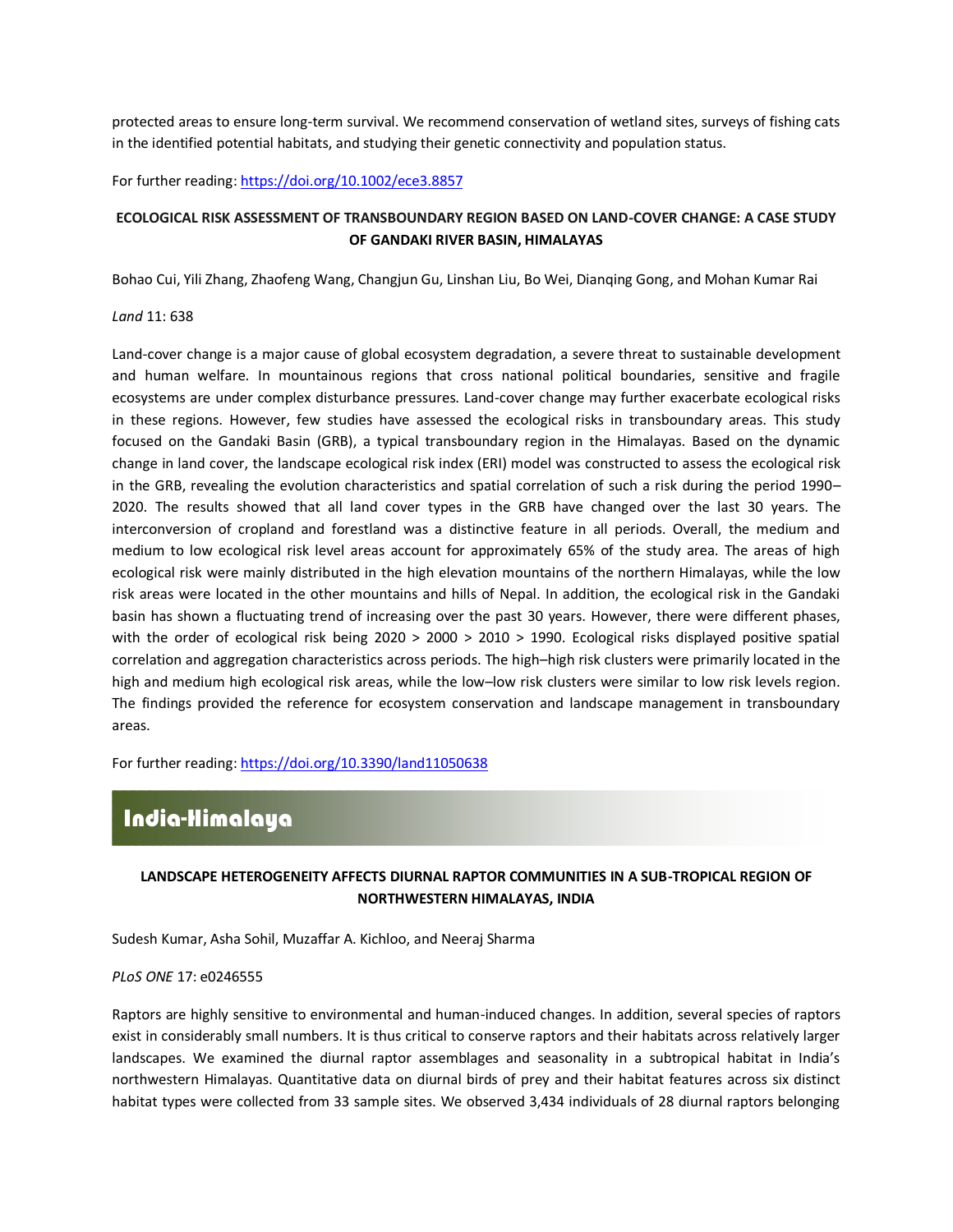to two orders and three families during a two-year survey from December 2016 to November 2018. A significant variation in bird species richness and abundance was found across habitats and seasons, with farmlands and winters being the most diverse and speciose. The generalized linear model, used to determine raptor community responses, indicated that elevation and proximity to dumping sites significantly affected the raptor abundance. The non-metric multidimensional scaling (NMDS) revealed significant differences in raptor assemblages across the habitat types. The study concluded that raptors' persistence is largely determined by their preference for favourable feeding, roosting, and nesting opportunities. The presence of protected and habitat-exclusive species validates the high conservation importance of these ecosystems, particularly the forest patches and farmlands, necessitating robust conservation and management measures in this part of northwestern Himalaya.

For further reading[: https://doi.org/10.1371/journal.pone.0246555](https://doi.org/10.1371/journal.pone.0246555)

# **REGIONAL MODULATING BEHAVIOR OF INDIAN SUMMER MONSOON RAINFALL IN CONTEXT OF SPATIO-TEMPORAL VARIATION OF DROUGHT AND FLOOD EVENTS**

Shruti Verma, R .Bhatla, N.K. Shahi, and R.K. Mall

### *Atmospheric Research* 274: 106201

In this paper, daily modulating behaviors of Indian summer [monsoon](https://www.sciencedirect.com/topics/earth-and-planetary-sciences/monsoon) rainfall (ISMR) has been evaluated over eight important sub-zones of India viz Northwest India (NWI); Northcentral India (NCI); West Peninsular India (WPI); Eastern Peninsular India (EPI); Southern Peninsular India (SoPI); Central India (CI), Northeast India (NEI) and Western Ghat (WG) using latest SA-CORDEX simulated climate data during 1981–2015. The climate extreme indices, standardized precipitation index (SPI) and [empirical orthogonal function](https://www.sciencedirect.com/topics/earth-and-planetary-sciences/empirical-orthogonal-function-analysis) (EOF) have been utilized to uncover substantial regional spatial patterns and temporal variability of monsoon precipitation over India and its sub regions to understand the regional modulation of these events based on duration, frequency and severity. The comprehensive assessment of ISMR modulated characteristics (intensity, spell, and frequency) were showing significant decreasing trend over NEI and NCI which can be leading factors for demarcating major hotspots for [land](https://www.sciencedirect.com/topics/earth-and-planetary-sciences/land-degradation)  [degradation,](https://www.sciencedirect.com/topics/earth-and-planetary-sciences/land-degradation) effective management and adaptation towards water resources and hazards related to the flood/drought events. India has received flood events (1983, 1988, 1994, 2005, 2011, 2013) and drought event (1982, 1987, 2002, 2004 and 2009) during 1981–2015, which have been verified with SA-CORDEX RCMs (RegCM4.7, COSMO & REMO2015) using SPI. The first mode of EOF(IMD), explained 17% of the total SPI variability on the interannual scale, shows anomalous large positive values concentrated over the western peninsular region and extending towards central India as well as the NWI region of India. On the other hand, high anomalous negative values dominated over the NEI and eastern parts of the Indo-Gangetic Plain. Therefore, this study underscores the importance to uncover the prevalent dynamics and climate change variability on changing trend variability of the precipitation indices, drought and flood characteristics. As moderate to severe drought variability portrays a diversity over regional scale viz northwest India, north central India, eastern ghat of the southern peninsular region and northeast India while the occurrence of moderate to severe flood are dominated towards Himalaya region (26°N-35°N; 70°E-80°E), western peninsular region and western ghat.

For further reading[: https://doi.org/10.1016/j.atmosres.2022.106201](https://doi.org/10.1016/j.atmosres.2022.106201)

# **TREE DIVERSITY AND CARBON IMPORTANT SPECIES VARY WITH TRADITIONAL AGROFORESTRY MANAGERS IN THE INDIAN EASTERN HIMALAYAN REGION**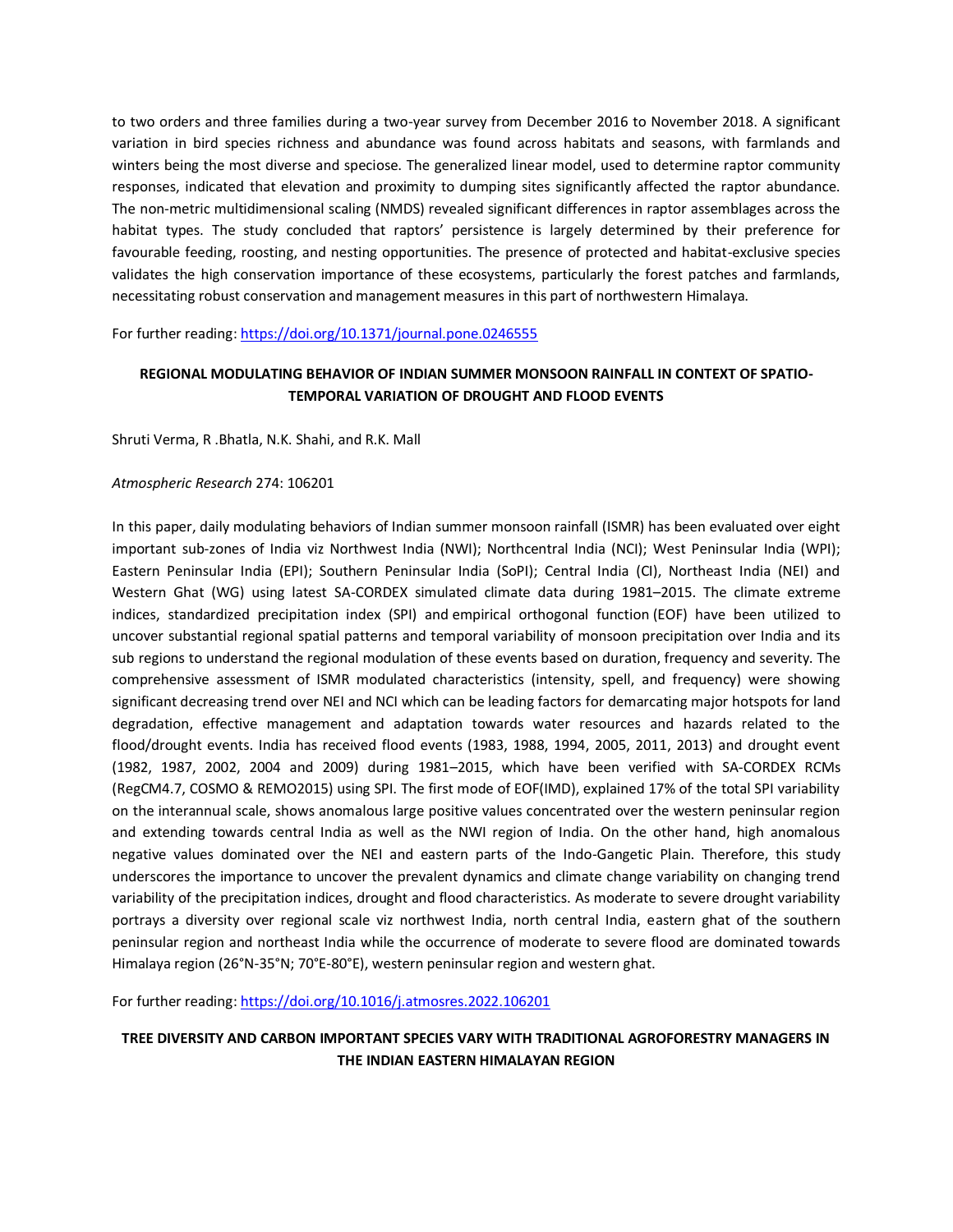[Panna Chandra Nath,](https://link.springer.com/article/10.1007/s11356-022-20329-4#auth-Panna_Chandra-Nath) [Uttam Thangjam,](https://link.springer.com/article/10.1007/s11356-022-20329-4#auth-Uttam-Thangjam) [Sidhartha Sankar Kalita,](https://link.springer.com/article/10.1007/s11356-022-20329-4#auth-Sidhartha_Sankar-Kalita) [Uttam Kumar Sahoo,](https://link.springer.com/article/10.1007/s11356-022-20329-4#auth-Uttam_Kumar-Sahoo) [Krishna Giri,](https://link.springer.com/article/10.1007/s11356-022-20329-4#auth-Krishna-Giri) and [Arun Jyoti](https://link.springer.com/article/10.1007/s11356-022-20329-4#auth-Arun_Jyoti-Nath)  [Nath](https://link.springer.com/article/10.1007/s11356-022-20329-4#auth-Arun_Jyoti-Nath)

#### *[Environmental Science and Pollution Research](https://link.springer.com/journal/11356)* 29: 1-13

Traditional agroforestry systems, one of the time tested and dominant land use from tropical to sub-tropical regions, were recognized for their contributions to food production, biodiversity conservation, and atmospheric carbon sequestration. Their management often varies from region to region. However, these systems frequently mimic economically managed land uses due to increased pressure on the monetary requirement of their managers. The present study aims to evaluate (i) tree density, (ii) tree diversity indices, and (iii) identify the biomass carbon important tree species managed by different communities of the Indian Eastern Himalayan region. We found that the Mizo community harbored the highest number of tree species (35) in the traditional agroforestry system with the highest tree diversity index (3.47). Total biomass carbon of tropical agroforestry systems managed by different communities ranged between 4.72 Mg ha<sup>-1</sup> (Meitei) and 29.26 Mg ha<sup>-1</sup> (Bengali). Similarly, in the sub-tropical traditional agroforestry system, the highest and the lowest biomass carbon was observed in Mizo- (10.93 Mg ha<sup>-1</sup>) and Angami- (6.05 Mg ha<sup>-1</sup>) managed systems. Of the 31 biomass carbon, important species found across the traditional agroforestry systems, *Artocarpus heterophyllus*, had the highest occurrence (50%), followed by *Parkia timoriana* (37.5) and *Amoora rohituka*, *Delonix regia*, *Mangifera indica*, and *Toona ciliata* (25% for each species). Farmers' preference to cash return of a species, trees density, and basal area were the determinant factors in the carbon stock potential of these systems. The present study suggests that the farmers' preferred and dominant species in their agroecosystems have a limited scope of enhanced biomass carbon storage. Therefore, improvement of traditional agroforestry systems through selective incorporation of biomass carbon important tree species is recommended to enhance the carbon sink capacity of these systems.

For further reading[: https://doi.org/10.1007/s11356-022-20329-4](https://doi.org/10.1007/s11356-022-20329-4)

### **ASIAN MONSOON AND VEGETATION SHIFT: EVIDENCE FROM THE SIWALIK SUCCESSION OF INDIA**

[Harshita](https://www.cambridge.org/core/search?filters%5BauthorTerms%5D=Harshita%20Bhatia&eventCode=SE-AU) Bhatia, Gaurav [Srivastava,](https://www.cambridge.org/core/search?filters%5BauthorTerms%5D=Gaurav%20Srivastava&eventCode=SE-AU) [Purushottam](https://www.cambridge.org/core/search?filters%5BauthorTerms%5D=Purushottam%20Adhikari&eventCode=SE-AU) Adhikari, Su Tao, Torsten [Utescher,](https://www.cambridge.org/core/search?filters%5BauthorTerms%5D=Torsten%20Utescher&eventCode=SE-AU) Khum N. [Paudayal,](https://www.cambridge.org/core/search?filters%5BauthorTerms%5D=Khum%20N.%20Paudayal&eventCode=SE-AU) and Rakesh C. [Mehrotra](https://www.cambridge.org/core/search?filters%5BauthorTerms%5D=Rakesh%20C.%20Mehrotra&eventCode=SE-AU)

#### *Geological Magazine* 159: 1-18

Quantitative Miocene climate and vegetation data from the Siwalik succession of western Nepal indicate that the development of the Indian summer monsoon has had an impact, though in part, on vegetation changes. The climate and vegetation of the Lower (middle Miocene) and Middle (late Miocene–Pliocene) Siwalik successions of Darjeeling, eastern Himalaya, have been quantified. Reconstructed climate data, using the Coexistence Approach, suggest a decrease in winter temperatures and precipitation during the wettest months (MPwet) from the Lower to Middle Siwalik. The floristic assemblage suggests that Lower Siwalik forests were dominated by wet evergreen taxa, whereas deciduous ones became more dominant during the Middle Siwalik. The vegetation shift in the eastern Himalayan Siwalik was most likely due to a decrease in MPwet. The quantified climate–vegetation data from the eastern and western Himalayan Siwalik indicate that changes in the Indian summer monsoon had a profound impact on vegetation development during the period of deposition. We suggest that the decrease in winter temperature and summer monsoon rainfall during the Middle Siwalik might be linked with the Northern Hemisphere glaciation/cooling or a number of other things that were also going on at the time, including the continued rise of the Himalaya, and drying across the Tibetan region, which may have affected atmospheric circulation regionally.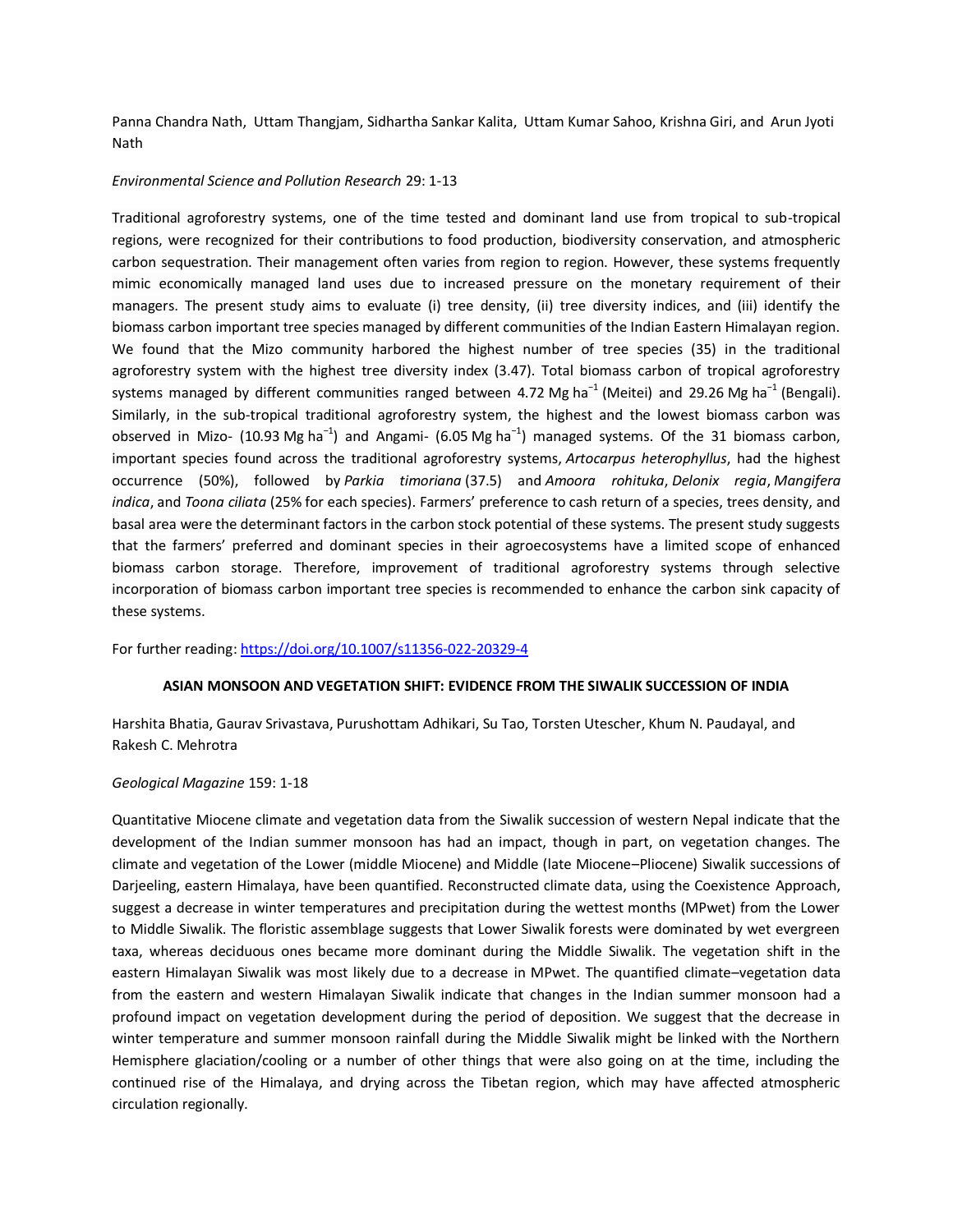For further reading[: https://doi.org/10.1017/S0016756822000243](https://doi.org/10.1017/S0016756822000243)

# China Himalaya

## **LIVELIHOOD SUSTAINABILITY OF HERDER HOUSEHOLDS IN NORTH TIBET, CHINA**

[Huixia Zou,](https://sciprofiles.com/profile/author/WHl0cmhYelhBenVBaVRldW4zeUZESnB6NDRFd012b2Z6c0Jma3NvNDlLRT0=) [Shaowei Li,](https://sciprofiles.com/profile/author/UzVYbElKeUl0bHY5Y1VobCsvZ1BwZzFlb0VmbmNtSkhLTWJrcFJnUTEwVT0=) [Huiyuan Zou,](https://sciprofiles.com/profile/author/eTk1bWNIS01Cc2NvaWRHaFZRaEkxUzlnQy8wTU14VTVoODlGUHdQOWtOQT0=) [Wei Sun,](https://sciprofiles.com/profile/author/Z1hiN3VKNllxMlJiajRqMk94V1VJNTQ1c0ZlMHlQWDV2MVBUVGZhNW9NST0=) [Yingnan Niu,](https://sciprofiles.com/profile/author/eEFmY1lzRU40V3RXUjhGbVBMeXZuRVdIOTEyblFhWkpTRlorR3JPOVNBaz0=) and [Chengqun Yu](https://sciprofiles.com/profile/673290)

#### *Sustainability* 14*:* 5166

The livelihood sustainability of rural residents has attracted a great deal of attention across the globe, especially in remote mountain areas. In this study, we interviewed 696 householders who were randomly selected from 'Changtang' (also called 'North Tibet'), Tibetan Autonomous Region, China. Under the sustainable livelihood index (SLI) framework, we evaluated the livelihood sustainability of herder households and examined the differences between low- and high-sustainability groups. Our findings revealed the following: The livelihood sustainability of all herder households was generally low; low-sustainability households accounted for 87.07% of the samples. Social, human, and physical capitals accounted for 81.6% of the variance in the SLI of herder households. Less physical capital was the main reason for a lower SLI. Compared with high-SLI households, low-SLI families were characterized by having a higher dependency on natural resources, fewer fixed assets, weaker personal ability, and less participation in social organizations. Moreover, low-sustainability households were more vulnerable to medical expenses. Our study suggests that policymakers should pay closer attention to skills training, promote livelihood diversification, and strengthen social capital security. These actions are recommended for global poverty reduction and to promote the United Nations' Sustainable Development Goals.

For further reading[: https://doi.org/10.3390/su14095166](https://doi.org/10.3390/su14095166)

# **QUANTITATIVE ANALYSIS OF VEGETATION RESTORATION AND POTENTIAL DRIVING FACTORS IN A TYPICAL SUBALPINE REGION OF THE EASTERN TIBET PLATEAU**

Yu [Feng,](https://peerj.com/articles/13358/author-1) Juan [Wang,](https://peerj.com/articles/13358/author-2) Qin [Zhou,](https://peerj.com/articles/13358/author-3) [Maoyang](https://peerj.com/articles/13358/author-4) Bai, [Peihao](https://peerj.com/articles/13358/author-5) Peng, Dan [Zhao,](https://peerj.com/articles/13358/author-6) [Zengyan](https://peerj.com/articles/13358/author-7) Guan, and [Xian'an](https://peerj.com/articles/13358/author-8) Liu

### *PeerJ* 10: e13358

Vegetation restoration is an essential approach to re-establish the ecological balance in subalpine areas. Changes in vegetation cover represent, to some extent, vegetation growth trends and are the consequence of a complex of different natural factors and human activities. Microtopography influences vegetation growth by affecting the amount of heat and moisture reaching the ground, a role that is more pronounced in subalpine areas. However, little research is concerned with the characteristics and dynamics of vegetation restoration in different microtopography types. The respective importance of the factors driving vegetation changes in subalpine areas is also not clear yet. We used linear regression and the Hurst exponent to analyze the trends in vegetation restoration and sustainability in different microtopography types since 2000, based on Fractional Vegetation Cover (FVC) and identified potential driving factors of vegetation change and their importance by using Geographical Detector. The results show that: (1) The FVC in the region under study has shown an up-trend since 2000, and the rate of increase is 0.26/year (*P* = 0.028). It would be going from improvement to degradation, continuous decrease or continuous significant decrease in 47.48% of the region, in the future. (2) The mean FVC is in the following order: lower slope (cool), lower slope, lower slope (warm), valley, upper slope (warm), upper slope, valley (narrow), upper slope (cool), cliff, mountain/divide, peak/ridge (warm), peak/ridge, peak/ridge (cool). The lower